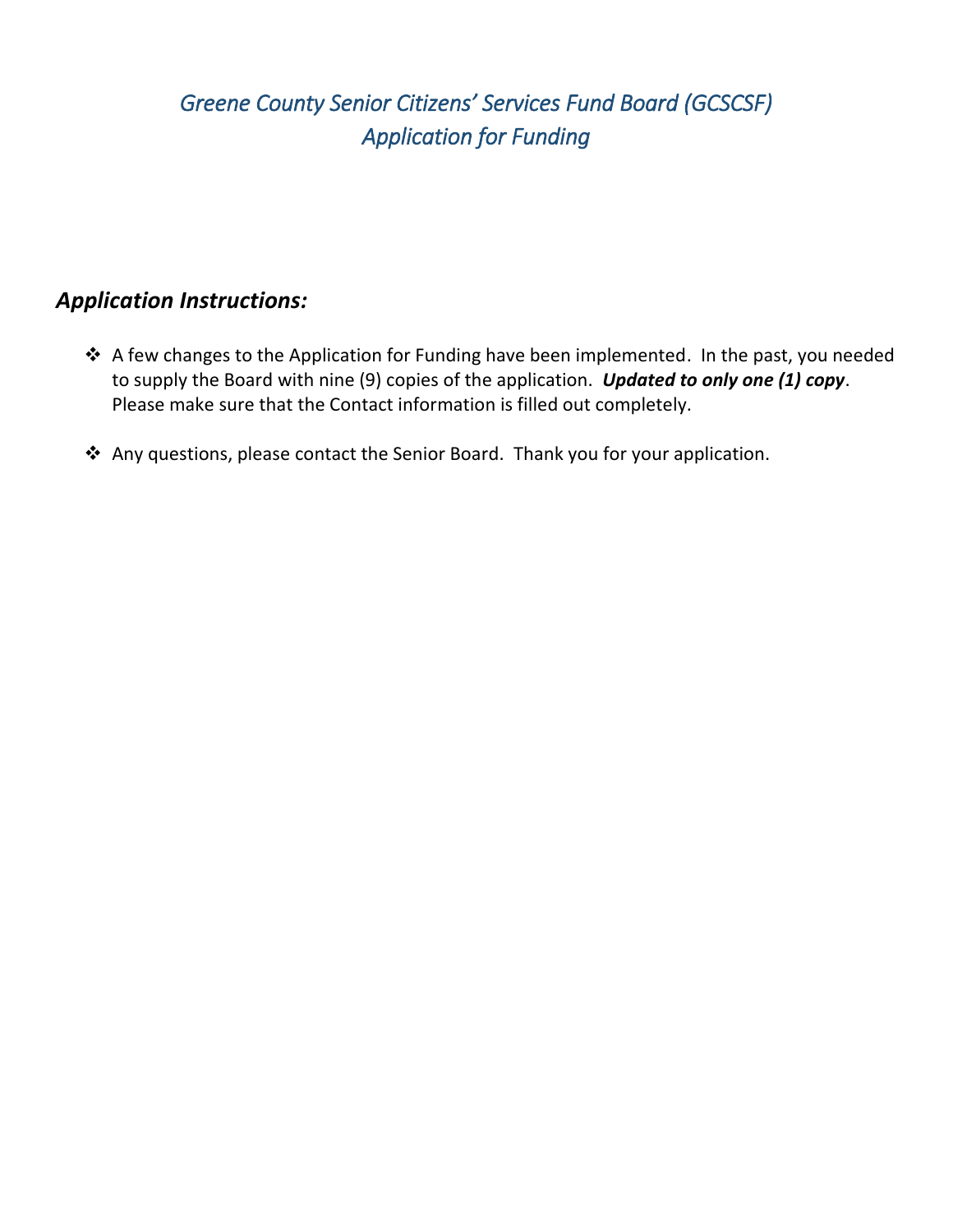# *Greene County Senior Citizens' Services Fund Board (GCSCSF) Application for Funding*

- 1. Date Submitted
- 2. Full Name of Not-For-Profit Organization (attach ONE copy of corporate charter), OR Governmental Entity.
- 3. Brief description of the Organization's purpose, goals and objectives
- 4. Chapter or IRS Code under which organization is operating (attach **ONE** copy of IRS letter of authorization)
- 5. Provide **ONE COPY EACH** of operating statements for the last two fiscal years and the current budget and proposed budget for the next fiscal year
- 6. Provide names of the corporate board and the contact person designated to provide information:
	- $\triangleright$  Board Members:
	- Contact Person:
	- $\triangleright$  Name and Title:
	- $\triangleright$  Mailing Address:
	- $\triangleright$  E-mail Address:
	- $\triangleright$  Telephone number(s):
- 7. Staffing (list the position titles of key personnel)
- 8. Brief description for use of funds being requested
- 9. Total amount needed for this project
- 10.Current funds available for this project (budgeted amount, savings/investment accounts, etc.)
- 11.Amount needed from GCSCSF for this project
	- $\triangleright$  Any equipment purchased through this project as defined in the approved budget form or in Exhibit A must be acquired in accordance with procedures established in RSMO Chapter 34 and by Greene County Purchasing Regulations.
- 12.What is your contingency plan if GCSCSF funding is not provided
- 13.What other services does your organization provide for Senior citizens? How many Greene County Seniors does your organization serve in a year?
- 14.Are similar services to Senior citizens being provided by other agencies in your area of operations (list agencies)
- 15. List any other information which would assist the GCSCSF Board in understanding the need for funding
- 16.What are the specific community needs or problems that you are trying to solve through the proposed project?
- 17.Project's primary goal and the project's expected outcome?
- 18.Project delivery describe the activities or steps you will take to carry out your project include a timeline and description of who will be involved including volunteers.
- 19. List the collaborators on this project (if any) and describe their responsibilities.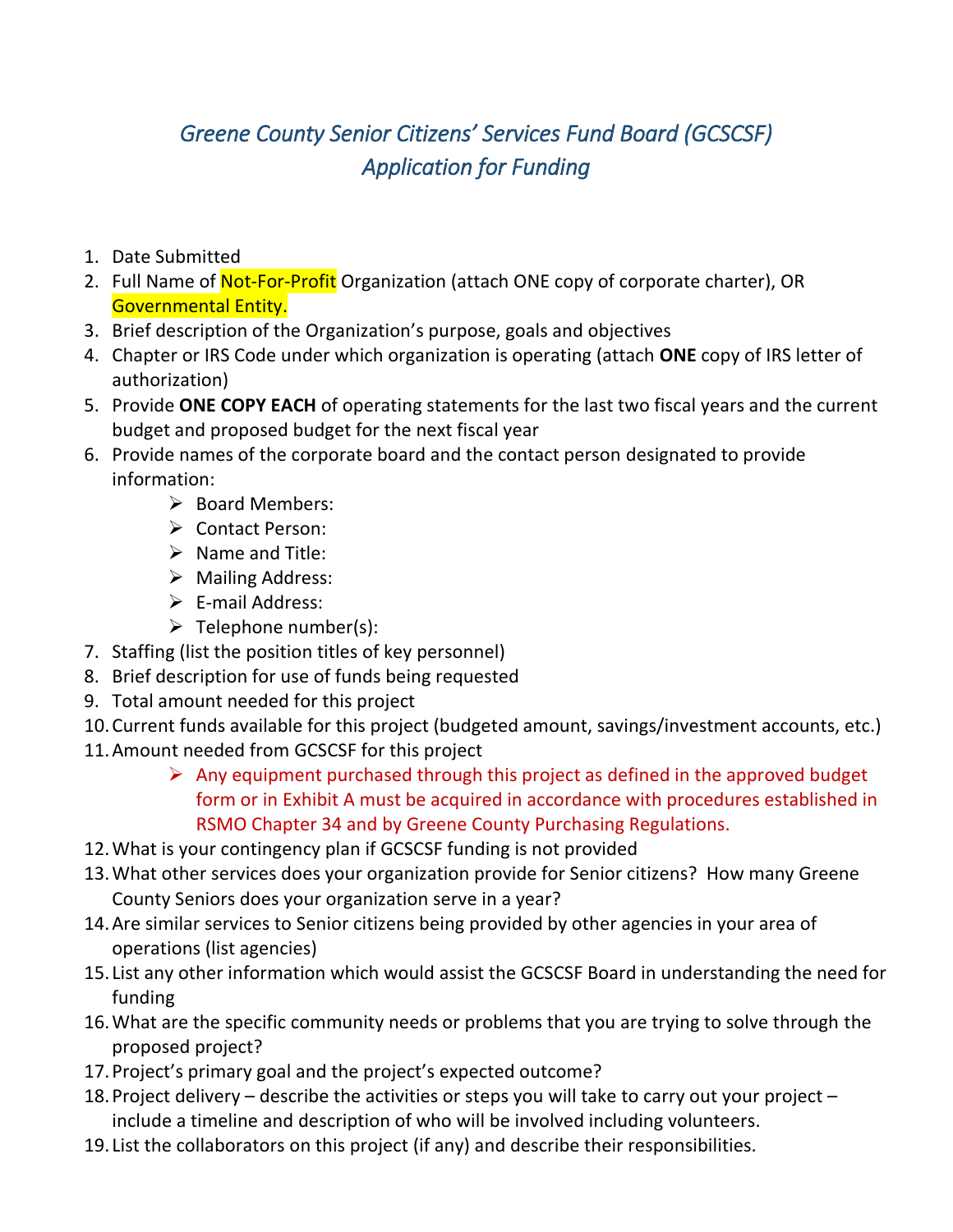- 20.What is the capability of your agency to implement this grant?
- 21.Discuss the sustainability of your project; I.E., how do you intend to continue to maintain this project?
- 22.Include **ONE** copy of Liability insurance face sheet
- 23.None of the funds granted by this Board shall be used for any purpose other than the grant for which it was originally made.

At the end of the calendar year and at the conclusion of the project, a grant recipient's progress report form must be submitted to the board by January  $31<sup>st</sup>$  of the following year.

Please Complete the application and return nine (1) copy of:

- $\checkmark$  Application for funding and proposed budget sheet
- $\checkmark$  Any bids or quotes received
- **ONE COPY EACH** of the corporate charter, IRS letter of authorization, operation statements and budget for the last two fiscal years

**TO:**

**Greene County Senior Citizen's Services Fund** Post Office Box 9766 Springfield, Missouri 65801-9766

Revised March 23, 2022